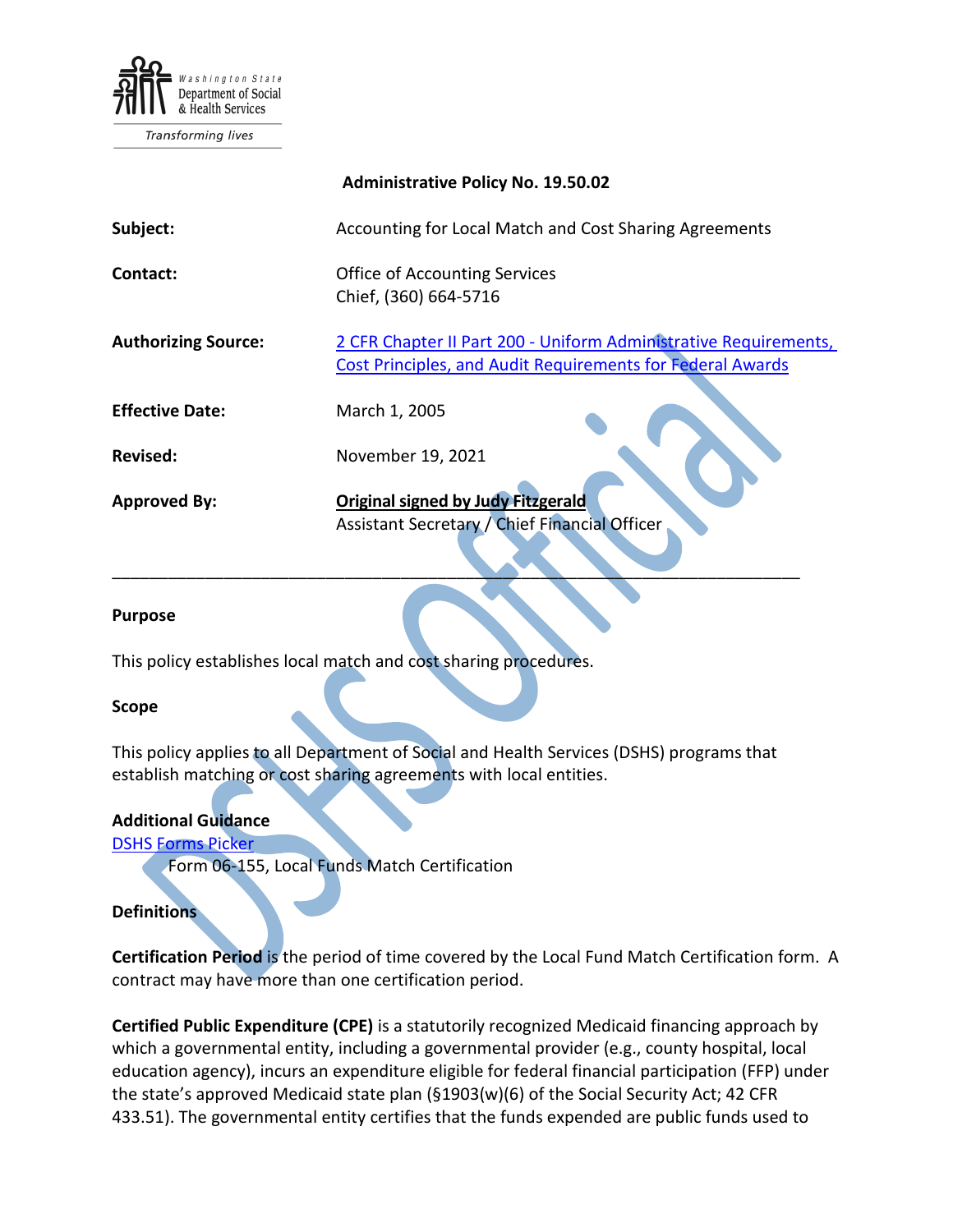support the full cost of providing the Medicaid-covered service or the Medicaid program administrative activity. Based on this certification, the state then claims FFP.

**Cost Objective** is a five-digit code assigned to identify the federal grant, a portion of the federal grant, or a state or local funded program to which costs are charged.

**In-kind Contributions** means third-party non-cash contributions (i.e., volunteer services, donated supplies, loaned equipment, or space).Professional and technical personnel, consultants, and other skilled or unskilled labor may furnish donated supplies or volunteer services to a governmental unit.

**Intergovernmental Transfers (IGT)** refers to a transfer of funds from another governmental entity (e.g., a county, tribe, or other state agency) to the Medicaid agency before a Medicaid payment is made. When these funds are used as the non-federal share of a Medicaid expenditure, they are eligible for federal financial participation (FFP). That is, they can be matched by federal dollars. IGTs are commonly used by counties to contribute the non-federal share for certain governmental providers (e.g., community mental health centers, hospitals) located in those counties. IGTs may also be contributed directly by governmental providers themselves, such as hospitals operated by state or local government. The ability of states to use IGTs to finance their Medicaid programs is recognized in both federal statute and regulation (§1903(w)(6) of the Social Security Act; 42 CFR 433.51).

**Local Entity** refers to any state or local government, tribe, non-profit, or for-profit organization.

**Local Funds Match Certification Form** is the DSHS document required to be used by the local entity to certify the local match was provided for eligible services.

**Local Government** refers to a county, municipality, city, town, township, local public authority, school district, special district, intrastate district, council of governments (whether or not incorporated as a non-profit corporation under state law), local or federally recognized Indian tribal government, including any component thereof, and other regional or interstate government entity, or any agency or instrumentality of a local government.

**Local Match** is an allowable cost incurred by a local entity in support of the match requirement of a federal grant. Local match may include cash contributions of non-federal funding and/or in-kind contributions. In many cases, this is a source of revenue provided at the local level by various foundations, non-profits, or local governments (see federal requirements for grant specific regulations).

**Public Funds** refers to moneys under the control of a treasurer or custodian belonging to, or held for the benefit of, the state or any of its political subdivisions, public corporations, municipal corporations, agencies, courts, boards, commissions, or committees, including moneys held as trustee, agent, or bailee.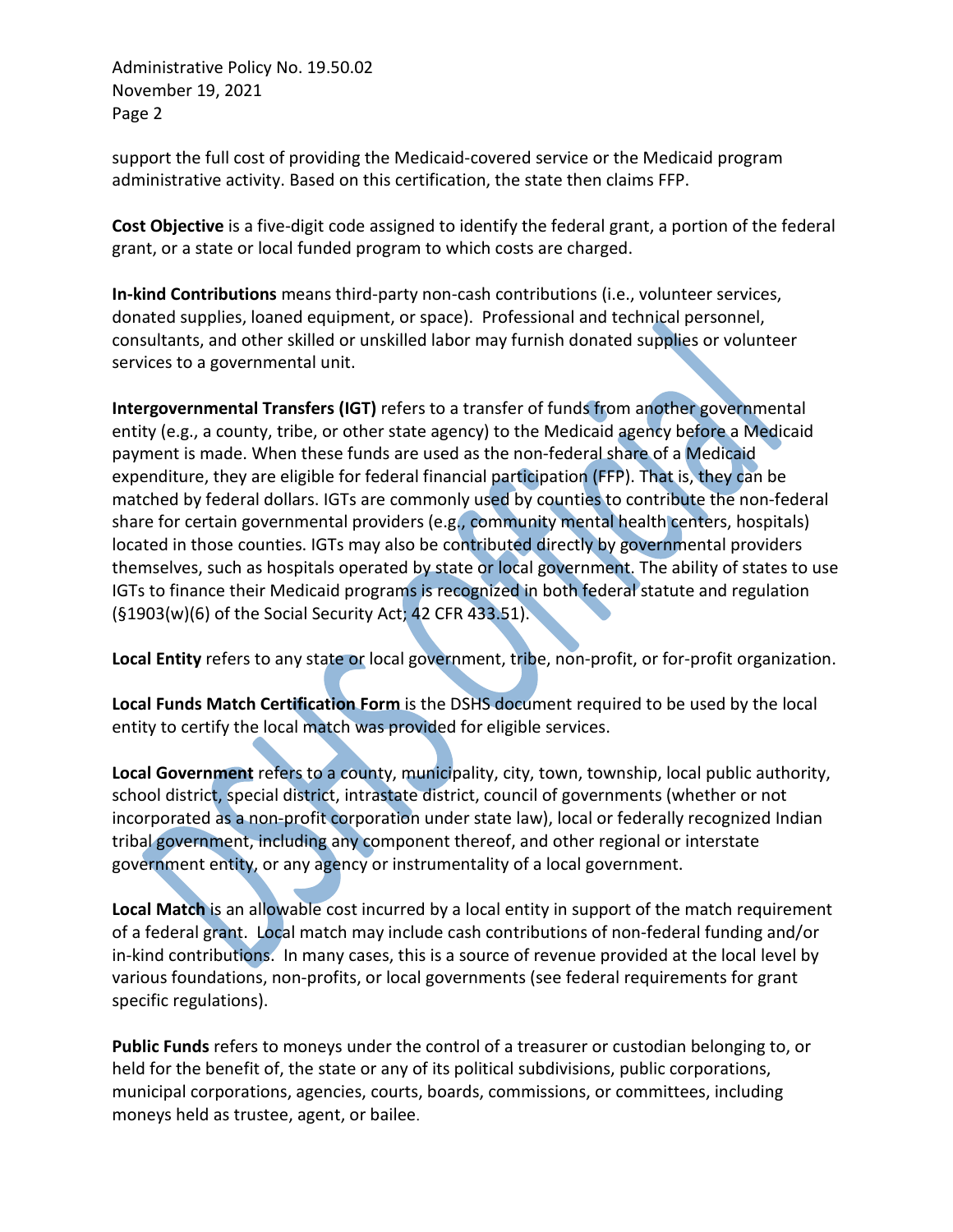## **Policy**

- *I. Local Match Authorization and Certification Process*
- **A. If a local match is appropriate, DSHS requires the local entity submit a plan or budget that includes a description and the source of the match (e.g., third party in-kind contributions, tax revenues, allowable donations, etc.) to the Fiscal Program Manager (FPM) for review and approval.**
- **B. 2 CFR Chapter II Part 200 requires contractors to certify the match. DSHS requires contractors to complete and submit a Local Funds Match Certification form (DSHS Form 06-155) or a form that has equivalent data elements prior to final payment.**
- *II. Local Match for Medicaid*
- **A. Medicaid does not allow "In-Kind" as a valid source of match [\(42 CFR 430.30\)](http://edocket.access.gpo.gov/cfr_2010/octqtr/pdf/42cfr430.30.pdf).**
- **B. Medicaid requires the source of the local match come from public funds [\(42 CFR](http://edocket.access.gpo.gov/cfr_2010/octqtr/pdf/42cfr433.50.pdf)  [433.50](http://edocket.access.gpo.gov/cfr_2010/octqtr/pdf/42cfr433.50.pdf) and [433.51\)](http://edocket.access.gpo.gov/cfr_2010/octqtr/pdf/42cfr433.51.pdf).**
- **C. The local government must incur and certify the total cost prior to billing the state for the federal share.**
- **D. The funding mechanisms for local governments to provide the local match are either a Certified Public Expenditure (CPE) or Intergovernmental Transfer (IGT).**
- *III. Third Party In-Kind Contributions (not applicable for Medicaid)*
- **A. All in-kind contributions and valuation methods must be documented.**

Third party non-cash contributions can include volunteer services, donated supplies, loaned equipment, or space. If an individual's time or service is treated as in-kind contribution for the match, it must be documented as support for the in-kind contribution. If fair market value (FMV) is used for equipment or facilities, the valuation method must be documented.

In determining the valuation of third party in-kind contributions, you must exclude any portion of items originally procured with or used as match for federal funds.

The following are examples of third party in-kind contributions and the valuation method (for more information, please refer to 2 CFR Chapter II Part 200):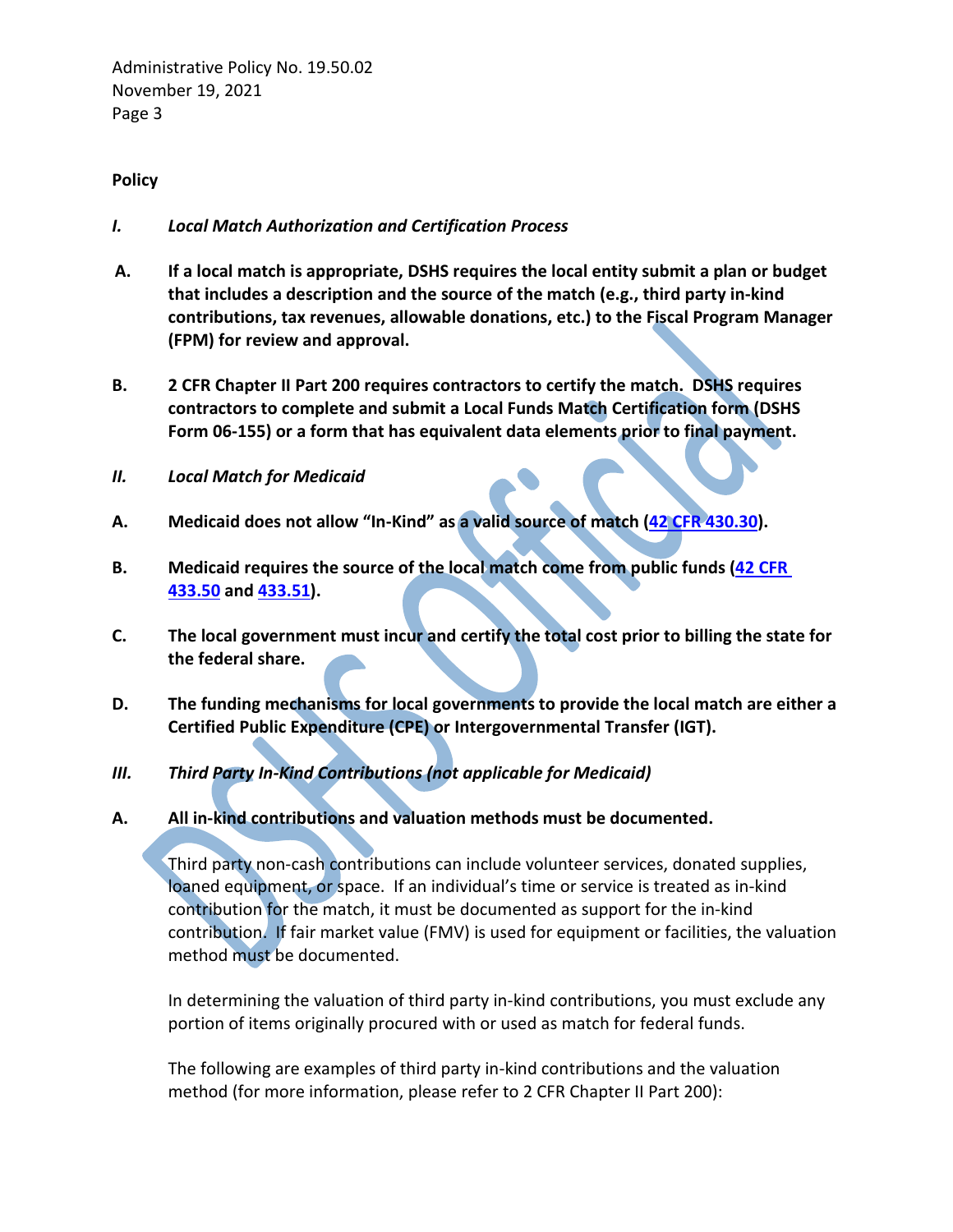> 1. Volunteer services provided by individuals. These are based on the FMV of the service provided. The value is not based on the potential or actual earning ability of the volunteer who performed the service.

For Example: If an attorney assists with landscaping, the value of the attorney's in-kind time cannot be based on the attorney's hourly billing rate; it would be valued at the average rate of a landscaper.

- 2. Donated supplies. These are based on the FMV for the same products. The valuation must take into consideration the volume of the items and the condition of the items.
- 3. Donated equipment. If the title to the asset transfers to the local entity, the FMV needs to be determined.

If the title of the asset does not transfer, the FMV of renting or leasing such asset may be used as an in-kind contribution.

4. Donated land and buildings. If the deed to the asset transfers to the local entity, the value of the donated land and buildings must not exceed its FMV at the time of donation as established by an independent appraiser. Facility structures may be considered as in-kind contributions if the structure is available to others to rent or lease and is not used as part of the organization's daily operations.

If the deed to the asset does not transfer, the value of the donated space must not exceed the fair rental value of comparable space as established by an independent appraisal of comparable space and facilities on a privately owned building in the same location.

For example, a non-profit organization owns a conference facility that is rented to the public. If the non-profit donates the conference facility for program events, the FMV rental cost can be considered an in-kind contribution. However, if the non-profit has a meeting room within that facility that they use to discuss program events, the meeting room cannot be considered as an in-kind contribution.

6. DSHS is not a third party and cannot provide in-kind contributions.

## **Procedures**

**A. Local Match Authorization and Approval**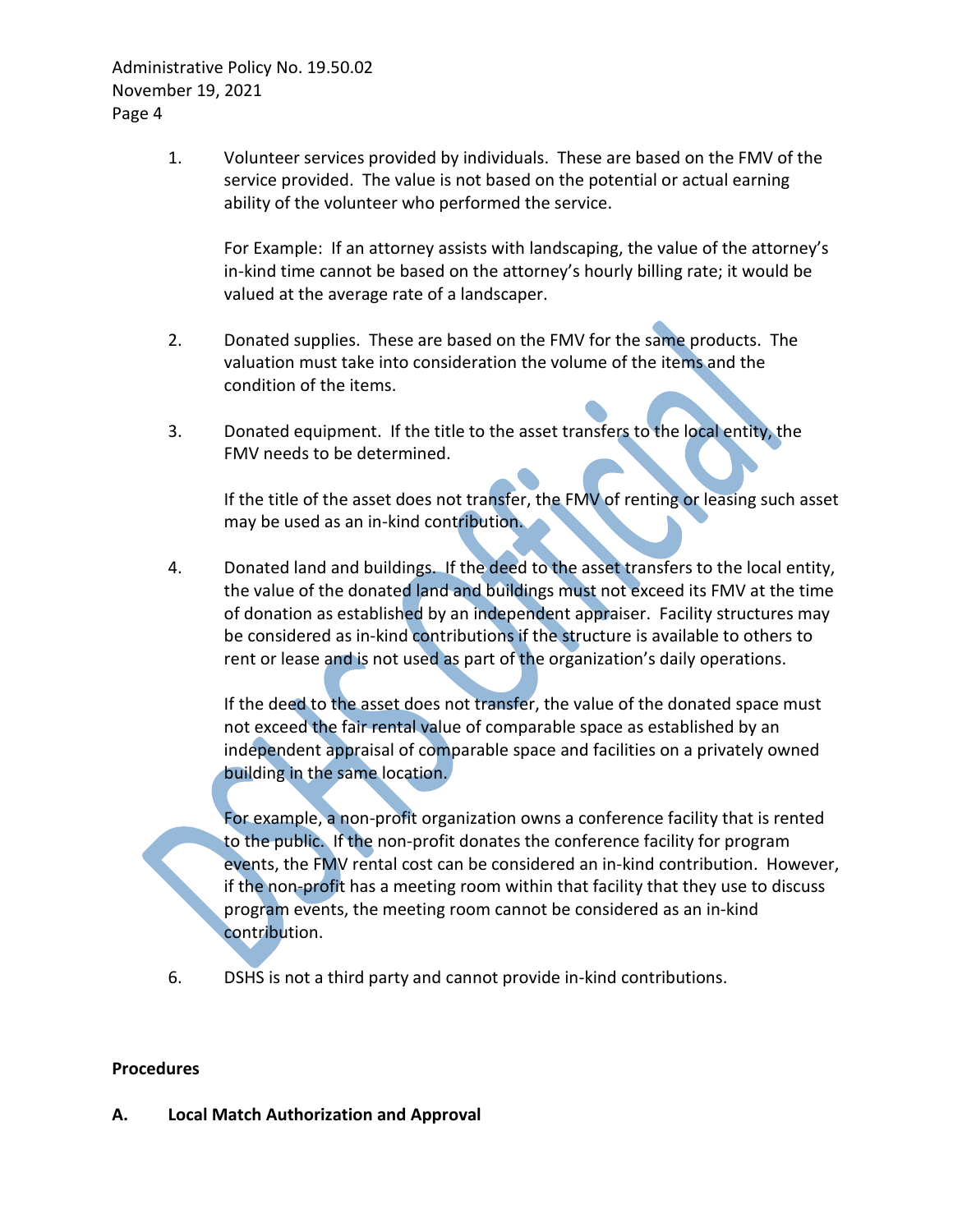- 1. Fiscal Program Managers (FPMs) must:
	- a. Obtain a plan or budget from the local entity that includes a description and the source of funds for the local match.
	- b. Review and approve the local entity's plan or budget, as appropriate. FPMs are responsible for knowing the specific federal matching regulations related to their federal funding source.
	- c. Ensure that the entity certifies or reports the total amount they spent and the non-federal share used as the match.
	- d. Determine how to account for the local match at DSHS. Options include:
		- i. By cash receipt. The local entity sends cash to be used as the local match to DSHS. These funds are recorded in DSHS' records as local revenue.
		- ii. In DSHS records. The local entity reports the local match provided and DSHS records the match in AFRS.
		- iii. Off DSHS records. The local entity reports the match provided but the match is not recorded in DSHS records. DSHS includes the local match on the federal financial report based on the entity's invoices and certification.
	- e. Verify the local match was not used to meet match requirements of more than one federal award.
	- f. Verify that federal funds are not used as the local match unless specifically authorized by law and that DSHS receives written approval from the federal agency supplying the match.
	- g. Evaluate and approve only those contracts or interlocal agreements that contain all local matching requirements and forms.
	- h. Coordinate with Office of Accounting Services (OAS) staff to establish the appropriate account coding for the tracking of the local match activity, depending on whether the local match will be accounted for by cash receipt or certification form.

# **B. Accounting for Local Match by Cash Receipt**

The local entity sends cash to be used as the local match to DSHS. These funds are recorded in DSHS' records as local revenue.

1. The local entity submits the non-federal matching funds to DSHS in support of its local match requirement and DSHS records the receipt using a local revenue source.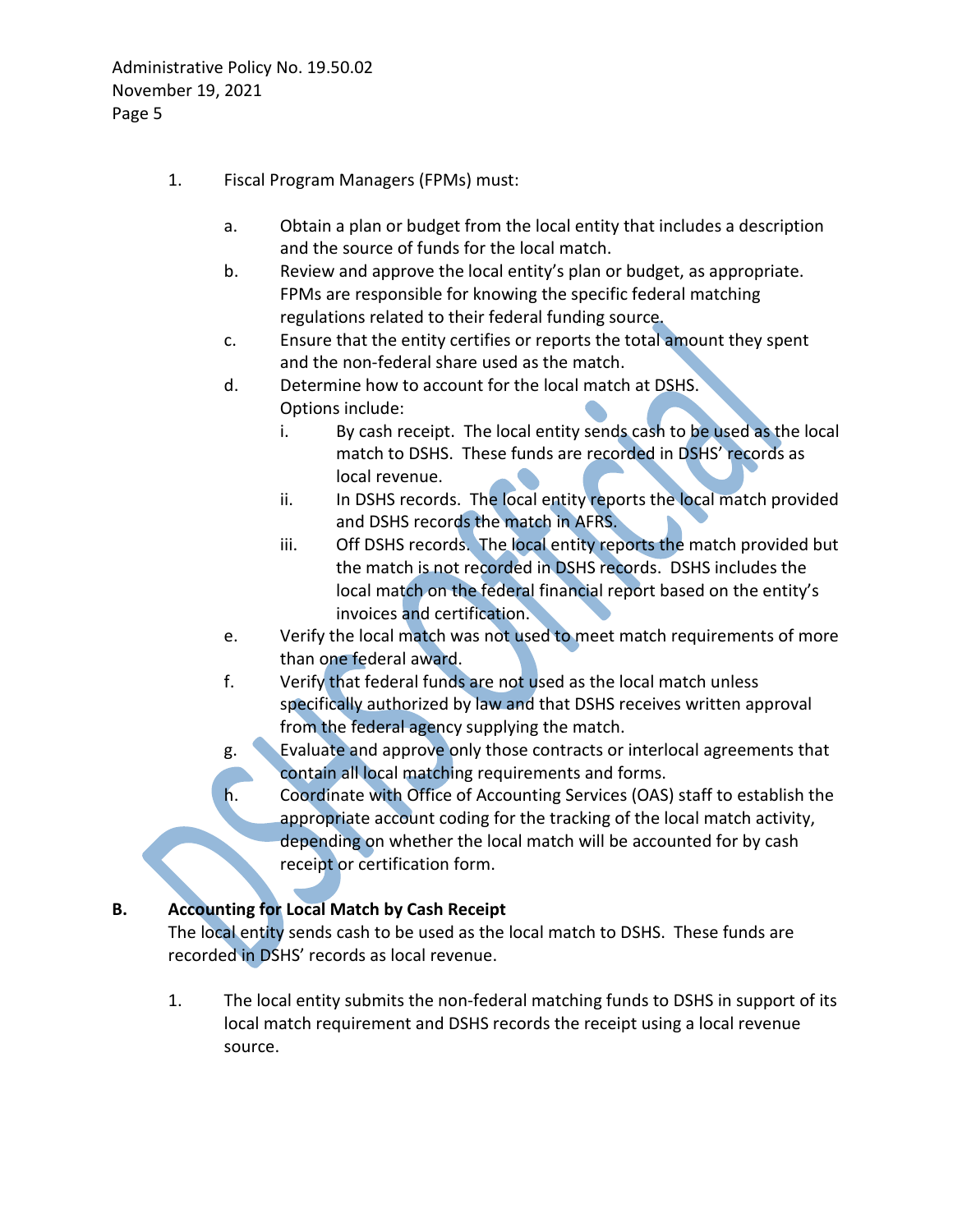> 2. The local entity invoices DSHS for the total cost of the services (local and federal) and includes documentation detailing the services provided. DSHS processes payment to the local entity for the total cost of the eligible services.

These services are paid using a local appropriation index (with a federal contra appropriation index), which matches local revenues and local expenditures and allows reporting of the total funds against the grant.

3. For Medicaid, this is the Intergovernmental Transfers (IGT) process. If an encounter rate is used for client services, the IGT process must be used.

## **C. Accounting for Local Match by Certification (On DSHS Records)**

The local entity reports the local match provided and DSHS records the match in AFRS.

- 1. The local entity invoices DSHS for the federal share of the services and reports the amount of the local match provided. The invoice must include documentation detailing the services provided.
- 2. The fiscal office reviews the invoice and supporting documentation, and processes the payment in two steps:
	- a. The first entry records the total amount to be charged against the federal cost objective (local and federal share = total computable). For Medicaid, programs must communicate with OAS to work with HCA to establish CPE specific coding to ensure correct reporting.
	- b. The second entry backs out the local match using the same program index and the local allocation code (use LOCL whenever possible) that directs cost allocation to a local cost objective (use COB "BLOCL" whenever possible or a specific local cost objective) to record the local match on DSHS records. This allows DSHS to report the total computable on the federal claims, but does not overstate the DSHS state or local expenditures.
- 3. DSHS must obtain a Local Funds Match Certification form (DSHS Form 06-155), or a form that has equivalent data elements, prior to payment for the final billing.
- 4. For Medicaid, the match must be a CPE and by definition must be provided by a local government.

# **D. Accounting for Local Match by Certification (Off DSHS Records)**

The local entity reports the match provided but the match is not recorded in DSHS records. DSHS includes the local match on the federal financial report based on the entity's invoices and certification.